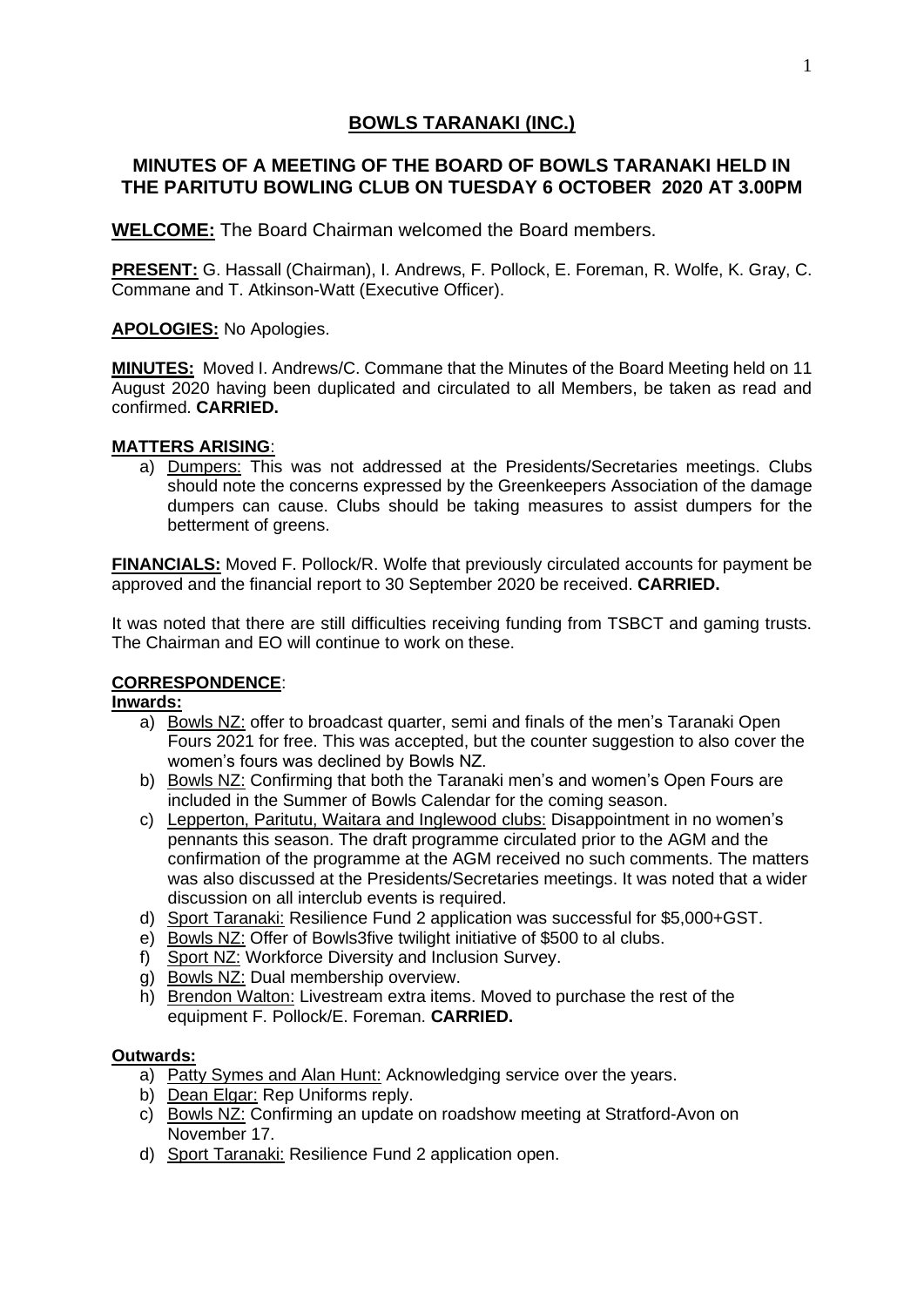Moved K Gray/C Commane that the Inwards Correspondence be received and Outwards be confirmed. **CARRIED**

#### **REPORTS:**

Events Committee: EO updated the Board on the meeting held 25 August 2020 with Sandra Zittersteijn, Kevan Sellers, David Brunton, Rodney Woods, Ernie Ward and Malcolm Barrowman. Agreed that this group would like to form the Events Committee. The next meeting will take place after the champion-of-champions.

Youth Bowls: EO updated the meeting on the Secondary School's fixture, to be held in Waikanae on 1-2 October, against Wellington. The team represented Taranaki very well, beating Welling 8-0 to win the new Team Green Harcourts Secondary Schools Trophy. Waikanae hosted superbly and are keen to hold it again next year. Interest has increased for the Taranaki series which starts in November.

Representative: A copy of the workshop summary from the women's Representative meeting held on the 5 September was tabled. This will be addressed in detail at the next meeting.

Representative uniforms: EO reported on uniform options for the coming season. Option 1, Dynasty; Option 2, Game Changer. The prizes were similar, although Dynasty's proposal includes sponsorship and they are also the official clothing supplier for Bowls NZ. Moved E. Foreman/F. Pollock that 60 shirts be purchased from Dynasty. **CARRIED.** K. Gray asked that his vote be recorded against the motion, as Game Changer are a local business. The prospect of using a similar designed shirt for sale during the Open Fours was also contemplated. Moved G. Hassall/F. Pollock that the EO investigate the success rate of selling merchandise in other tournaments and centres.

Vic Blance development programme: The EO updated the Board on the day held with John Murtagh. The meeting agreed that in the future, all selected players will be notified through the Centre Office. EO to follow up with John Murtagh as to the appropriate steps for this group for the rest of the season.

Strategy Meeting Review: A Discussion around establishing a marketing/promotions committee, as specified in the Operations Manual, took place. It was agreed that R. Wolfe and the EO will arrange a meeting of interested parties to form this committee.

#### **GENERAL BUSINESS**

- a) Champion-of-champions:
	- i) Pairs: The finalists have been found.

ii) Fours: The finalists have been found. As the matches were completed in under two and a half hours, this will become the new time limit. Moved I. Andrews/F. Pollock. **CARRIED.**

After discussion, the Board re-affirmed that a \$2 mat fee was still payable by all players although host clubs had the right to forgo this if they wished. Moved F. Pollock/C. Commane. **CARRIED.** K. Gray asked that his vote be recorded against.

iii) Singles: 10 October at Hawera Park (men) and Manaia (women).

iv) Triples: 11 October at Vogeltown (men) and Fitzroy (women).

- v) Finals: 17 October at Paritutu.
- b) Festival of Lights table: This has been disposed.
- c) Centre office relocation: The matter is still being addressed by Paritutu.
- d) Bowls NZ AGM: G. Hassall advised the AGM meeting held online had been briefed, with no notable matters to report.
- e) Presidents/secretaries meetings: The meeting agreed that these remained worthwhile forums.